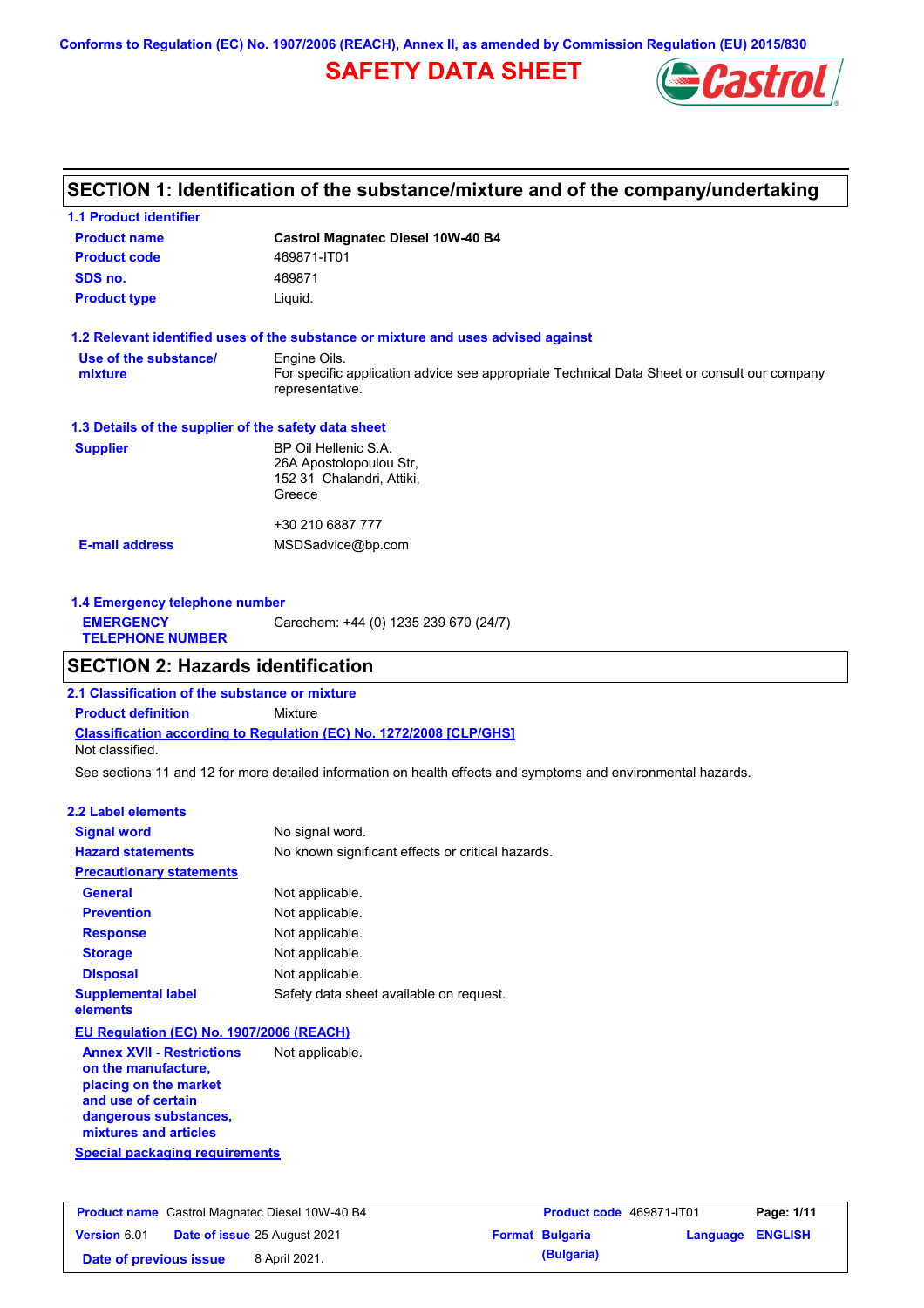### **Conforms to Regulation (EC) No. 1907/2006 (REACH), Annex II, as amended by Commission Regulation (EU) 2015/830**

# **SECTION 2: Hazards identification**

| <b>Containers to be fitted</b><br>with child-resistant<br>fastenings                                                     | Not applicable.                                                                                                                                                                                                                 |
|--------------------------------------------------------------------------------------------------------------------------|---------------------------------------------------------------------------------------------------------------------------------------------------------------------------------------------------------------------------------|
| <b>Tactile warning of danger</b>                                                                                         | Not applicable.                                                                                                                                                                                                                 |
| 2.3 Other hazards                                                                                                        |                                                                                                                                                                                                                                 |
| <b>Results of PBT and vPvB</b><br>assessment                                                                             | Product does not meet the criteria for PBT or vPvB according to Regulation (EC) No. 1907/2006,<br>Annex XIII.                                                                                                                   |
| <b>Product meets the criteria</b><br>for PBT or vPvB according<br>to Regulation (EC) No.<br><b>1907/2006, Annex XIII</b> | This mixture does not contain any substances that are assessed to be a PBT or a vPvB.                                                                                                                                           |
| Other hazards which do<br>not result in classification                                                                   | Defatting to the skin.<br><b>USED ENGINE OILS</b><br>Used engine oil may contain hazardous components which have the potential to cause skin<br>cancer.<br>See Toxicological Information, section 11 of this Safety Data Sheet. |
|                                                                                                                          | Experimental data on one or more of the components has been used to determine all or part of<br>the hazard classification of this product.                                                                                      |

# **SECTION 3: Composition/information on ingredients**

| Mixture<br><b>Product definition</b>                                                          |                                                                                                |     |                                                                    |             |
|-----------------------------------------------------------------------------------------------|------------------------------------------------------------------------------------------------|-----|--------------------------------------------------------------------|-------------|
| Mighly refined base oil (IP 346 DMSO extract < 3%). Proprietary performance additives.        |                                                                                                |     |                                                                    |             |
| <b>Product/ingredient</b><br>name                                                             | <b>Identifiers</b>                                                                             | %   | <b>Regulation (EC) No.</b><br>1272/2008 [CLP]                      | <b>Type</b> |
| Distillates (petroleum), hydrotreated<br>heavy paraffinic                                     | REACH #: 01-2119484627-25 ≥75 - ≤90<br>EC: 265-157-1<br>CAS: 64742-54-7<br>Index: 649-467-00-8 |     | Not classified.                                                    | $[2]$       |
| Distillates (petroleum), solvent-<br>dewaxed heavy paraffinic                                 | REACH #: 01-2119471299-27<br>EC: 265-169-7<br>CAS: 64742-65-0<br>Index: 649-474-00-6           | ≤10 | Not classified.                                                    | $[2]$       |
| Distillates (petroleum), hydrotreated<br>heavy paraffinic                                     | REACH #: 01-2119484627-25 ≤5<br>EC: 265-157-1<br>CAS: 64742-54-7<br>Index: 649-467-00-8        |     | Asp. Tox. 1, H304                                                  | [1] [2]     |
| Phosphorodithioic acid, mixed O,O-bis<br>(1,3-dimethylbutyl and iso-Pr) esters,<br>zinc salts | REACH #: 01-2119493626-26 ≤3<br>EC: 283-392-8<br>CAS: 84605-29-8                               |     | Skin Irrit. 2, H315<br>Eye Dam. 1, H318<br>Aquatic Chronic 2, H411 | $[1]$       |
| See Section 16 for the full text of the H statements declared above.                          |                                                                                                |     |                                                                    |             |

#### **Type**

**3.2 Mixtures**

[1] Substance classified with a health or environmental hazard

[2] Substance with a workplace exposure limit

[3] Substance meets the criteria for PBT according to Regulation (EC) No. 1907/2006, Annex XIII

[4] Substance meets the criteria for vPvB according to Regulation (EC) No. 1907/2006, Annex XIII

[5] Substance of equivalent concern

[6] Additional disclosure due to company policy

Occupational exposure limits, if available, are listed in Section 8.

### **SECTION 4: First aid measures**

|  | 4.1 Description of first aid measures |  |  |  |
|--|---------------------------------------|--|--|--|
|--|---------------------------------------|--|--|--|

| Eye contact         | In case of contact, immediately flush eyes with plenty of water for at least 15 minutes. Eyelids<br>should be held away from the eyeball to ensure thorough rinsing. Check for and remove any<br>contact lenses. Get medical attention. |
|---------------------|-----------------------------------------------------------------------------------------------------------------------------------------------------------------------------------------------------------------------------------------|
| <b>Skin contact</b> | Wash skin thoroughly with soap and water or use recognised skin cleanser. Remove<br>contaminated clothing and shoes. Wash clothing before reuse. Clean shoes thoroughly before<br>reuse. Get medical attention if irritation develops.  |

| <b>Product name</b> Castrol Magnatec Diesel 10W-40 B4 |                                     | Product code 469871-IT01 |                         | Page: 2/11 |
|-------------------------------------------------------|-------------------------------------|--------------------------|-------------------------|------------|
| <b>Version 6.01</b>                                   | <b>Date of issue 25 August 2021</b> | <b>Format Bulgaria</b>   | <b>Language ENGLISH</b> |            |
| Date of previous issue                                | 8 April 2021.                       | (Bulgaria)               |                         |            |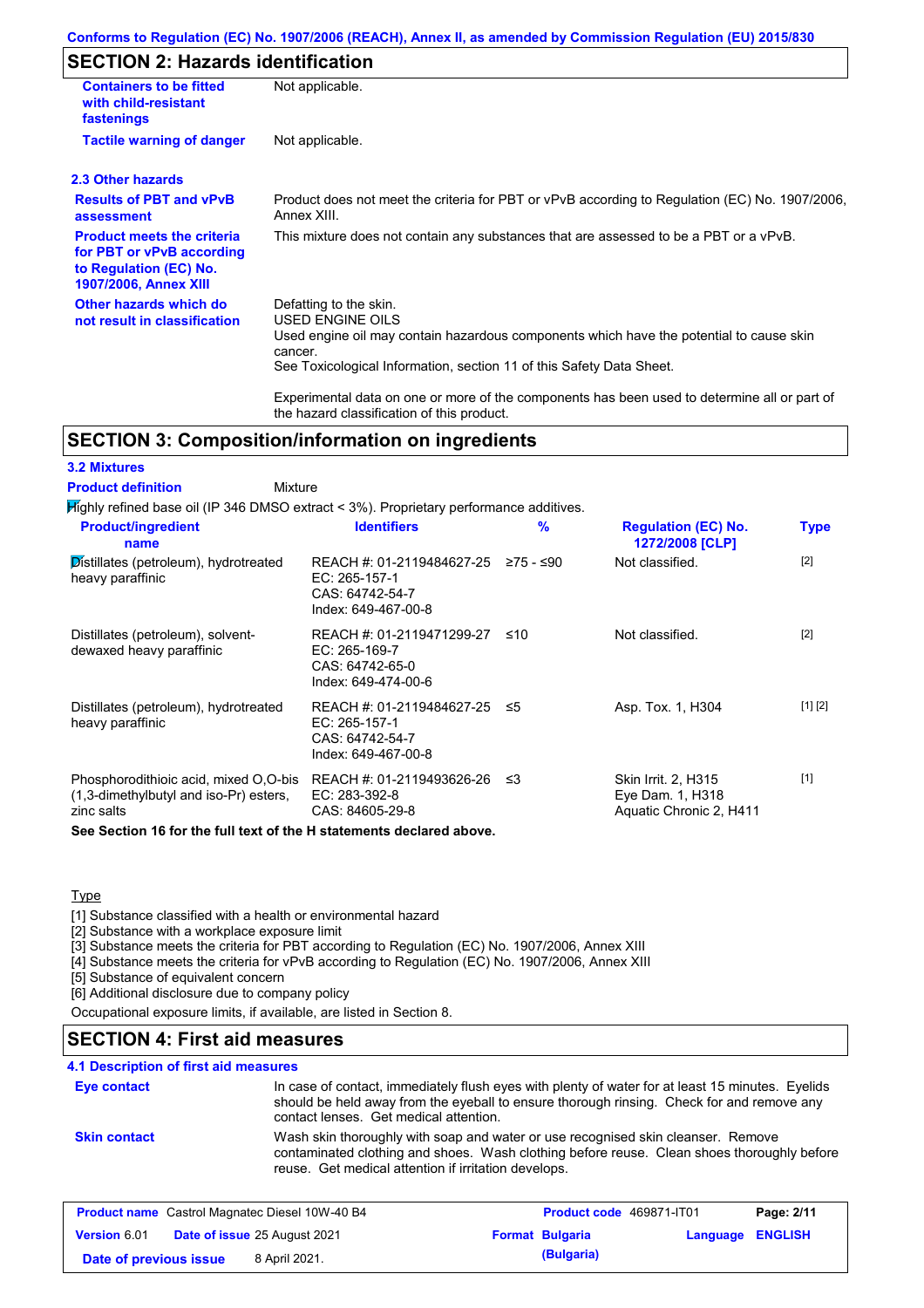## **Conforms to Regulation (EC) No. 1907/2006 (REACH), Annex II, as amended by Commission Regulation (EU) 2015/830**

# **SECTION 4: First aid measures**

| <b>Inhalation</b>                 | If inhaled, remove to fresh air. In case of inhalation of decomposition products in a fire,<br>symptoms may be delayed. The exposed person may need to be kept under medical<br>surveillance for 48 hours. Get medical attention if symptoms occur. |
|-----------------------------------|-----------------------------------------------------------------------------------------------------------------------------------------------------------------------------------------------------------------------------------------------------|
| Ingestion                         | Do not induce vomiting unless directed to do so by medical personnel. Get medical attention if<br>symptoms occur.                                                                                                                                   |
| <b>Protection of first-aiders</b> | No action shall be taken involving any personal risk or without suitable training. It may be<br>dangerous to the person providing aid to give mouth-to-mouth resuscitation.                                                                         |

### **4.2 Most important symptoms and effects, both acute and delayed**

See Section 11 for more detailed information on health effects and symptoms.

| <b>Potential acute health effects</b> |                                                                                                                     |
|---------------------------------------|---------------------------------------------------------------------------------------------------------------------|
| <b>Inhalation</b>                     | Exposure to decomposition products may cause a health hazard. Serious effects may be<br>delayed following exposure. |
| <b>Ingestion</b>                      | No known significant effects or critical hazards.                                                                   |
| <b>Skin contact</b>                   | Defatting to the skin. May cause skin dryness and irritation.                                                       |
| Eye contact                           | Not classified as an eye irritant. Based on data available for this or related materials.                           |
|                                       | Delayed and immediate effects as well as chronic effects from short and long-term exposure                          |
| <b>Inhalation</b>                     | Overexposure to the inhalation of airborne droplets or aerosols may cause irritation of the<br>respiratory tract.   |
| <b>Ingestion</b>                      | Ingestion of large quantities may cause nausea and diarrhoea.                                                       |
| <b>Skin contact</b>                   | Prolonged or repeated contact can defat the skin and lead to irritation and/or dermatitis.                          |
| Eye contact                           | Potential risk of transient stinging or redness if accidental eye contact occurs.                                   |
|                                       |                                                                                                                     |

#### **4.3 Indication of any immediate medical attention and special treatment needed**

| Notes to physician | Treatment should in general be symptomatic and directed to relieving any effects.   |
|--------------------|-------------------------------------------------------------------------------------|
|                    | In case of inhalation of decomposition products in a fire, symptoms may be delayed. |
|                    | The exposed person may need to be kept under medical surveillance for 48 hours.     |

# **SECTION 5: Firefighting measures**

| 5.1 Extinguishing media                                                                                                                                                                                     |                                                                                                                                                                                                                                                                                                                                                                   |
|-------------------------------------------------------------------------------------------------------------------------------------------------------------------------------------------------------------|-------------------------------------------------------------------------------------------------------------------------------------------------------------------------------------------------------------------------------------------------------------------------------------------------------------------------------------------------------------------|
| <b>Suitable extinguishing</b><br>media                                                                                                                                                                      | In case of fire, use foam, dry chemical or carbon dioxide extinguisher or spray.                                                                                                                                                                                                                                                                                  |
| Do not use water jet. The use of a water jet may cause the fire to spread by splashing the<br><b>Unsuitable extinguishing</b><br>burning product.<br>media                                                  |                                                                                                                                                                                                                                                                                                                                                                   |
| 5.2 Special hazards arising from the substance or mixture                                                                                                                                                   |                                                                                                                                                                                                                                                                                                                                                                   |
| <b>Hazards from the</b><br>substance or mixture                                                                                                                                                             | In a fire or if heated, a pressure increase will occur and the container may burst.                                                                                                                                                                                                                                                                               |
| Combustion products may include the following:<br><b>Hazardous combustion</b><br>carbon oxides (CO, CO <sub>2</sub> ) (carbon monoxide, carbon dioxide)<br>products<br>nitrogen oxides ( $NO$ , $NO2$ etc.) |                                                                                                                                                                                                                                                                                                                                                                   |
| 5.3 Advice for firefighters                                                                                                                                                                                 |                                                                                                                                                                                                                                                                                                                                                                   |
| <b>Special precautions for</b><br>fire-fighters                                                                                                                                                             | No action shall be taken involving any personal risk or without suitable training. Promptly<br>isolate the scene by removing all persons from the vicinity of the incident if there is a fire.                                                                                                                                                                    |
| <b>Special protective</b><br>equipment for fire-fighters                                                                                                                                                    | Fire-fighters should wear appropriate protective equipment and self-contained breathing<br>apparatus (SCBA) with a full face-piece operated in positive pressure mode. Clothing for fire-<br>fighters (including helmets, protective boots and gloves) conforming to European standard EN<br>469 will provide a basic level of protection for chemical incidents. |

### **SECTION 6: Accidental release measures**

| For non-emergency<br>personnel | No action shall be taken involving any personal risk or without suitable training. Evacuate<br>surrounding areas. Keep unnecessary and unprotected personnel from entering. Do not touch<br>or walk through spilt material. Floors may be slippery; use care to avoid falling. Put on<br>appropriate personal protective equipment.                                                  |
|--------------------------------|--------------------------------------------------------------------------------------------------------------------------------------------------------------------------------------------------------------------------------------------------------------------------------------------------------------------------------------------------------------------------------------|
| For emergency responders       | Entry into a confined space or poorly ventilated area contaminated with vapour, mist or fume is<br>extremely hazardous without the correct respiratory protective equipment and a safe system of<br>work. Wear self-contained breathing apparatus. Wear a suitable chemical protective suit.<br>Chemical resistant boots. See also the information in "For non-emergency personnel". |

|                        | <b>Product name</b> Castrol Magnatec Diesel 10W-40 B4 | Product code 469871-IT01 |                         | Page: 3/11 |
|------------------------|-------------------------------------------------------|--------------------------|-------------------------|------------|
| <b>Version 6.01</b>    | <b>Date of issue 25 August 2021</b>                   | <b>Format Bulgaria</b>   | <b>Language ENGLISH</b> |            |
| Date of previous issue | 8 April 2021.                                         | (Bulgaria)               |                         |            |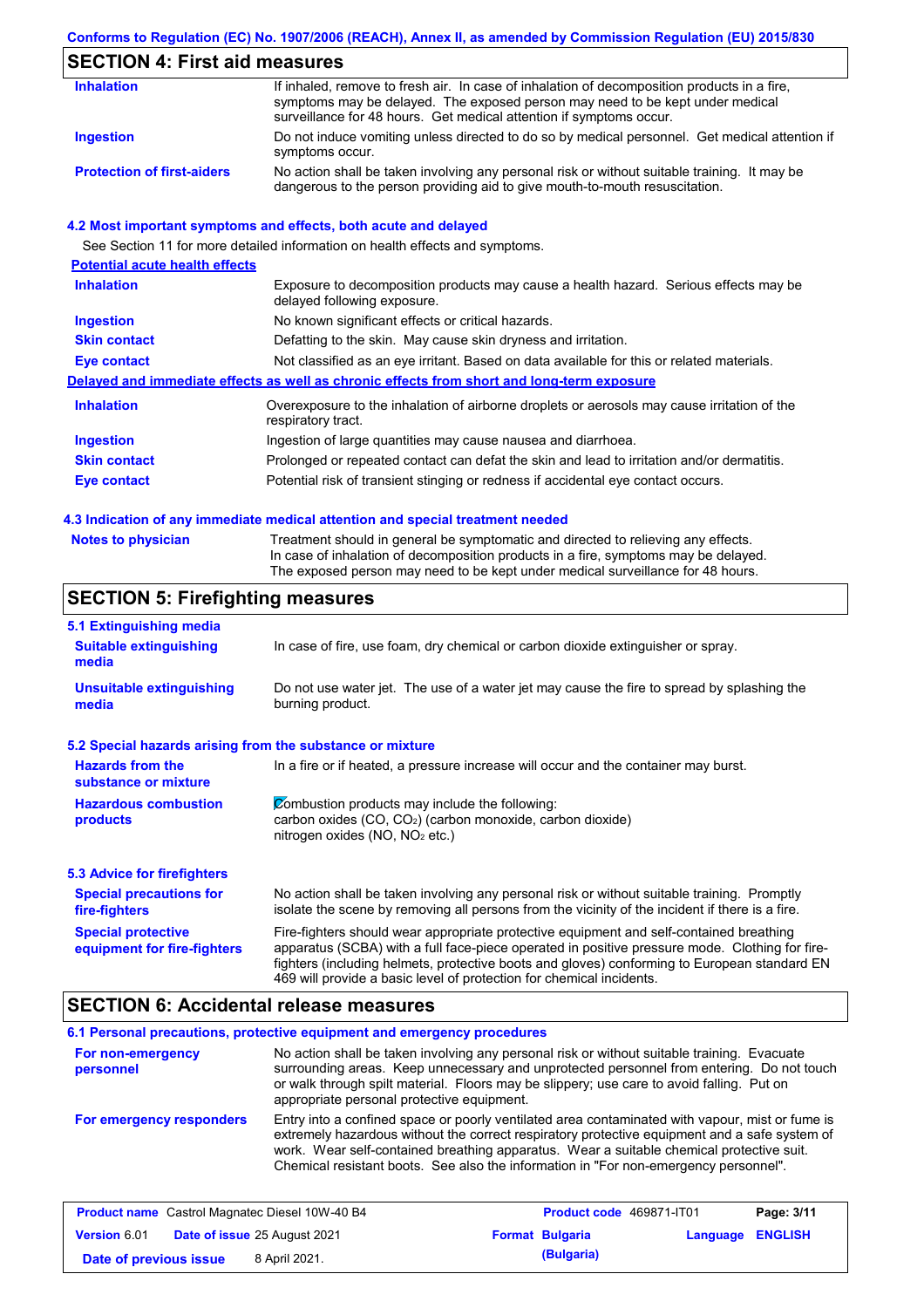# **SECTION 6: Accidental release measures**

| <b>6.2 Environmental</b><br>precautions   | Avoid dispersal of spilt material and runoff and contact with soil, waterways, drains and sewers.<br>Inform the relevant authorities if the product has caused environmental pollution (sewers,<br>waterways, soil or air).                                                                                                                                                                    |
|-------------------------------------------|------------------------------------------------------------------------------------------------------------------------------------------------------------------------------------------------------------------------------------------------------------------------------------------------------------------------------------------------------------------------------------------------|
|                                           | 6.3 Methods and material for containment and cleaning up                                                                                                                                                                                                                                                                                                                                       |
| <b>Small spill</b>                        | Stop leak if without risk. Move containers from spill area. Absorb with an inert material and<br>place in an appropriate waste disposal container. Dispose of via a licensed waste disposal<br>contractor.                                                                                                                                                                                     |
| <b>Large spill</b>                        | Stop leak if without risk. Move containers from spill area. Prevent entry into sewers, water<br>courses, basements or confined areas. Contain and collect spillage with non-combustible,<br>absorbent material e.g. sand, earth, vermiculite or diatomaceous earth and place in container<br>for disposal according to local regulations. Dispose of via a licensed waste disposal contractor. |
| 6.4 Reference to other<br><b>sections</b> | See Section 1 for emergency contact information.<br>See Section 5 for firefighting measures.<br>See Section 8 for information on appropriate personal protective equipment.<br>See Section 12 for environmental precautions.<br>See Section 13 for additional waste treatment information.                                                                                                     |

# **SECTION 7: Handling and storage**

| 7.1 Precautions for safe handling                                                    |                                                                                                                                                                                                                                                                                                                                                                                                                                                                                          |
|--------------------------------------------------------------------------------------|------------------------------------------------------------------------------------------------------------------------------------------------------------------------------------------------------------------------------------------------------------------------------------------------------------------------------------------------------------------------------------------------------------------------------------------------------------------------------------------|
| <b>Protective measures</b>                                                           | Put on appropriate personal protective equipment.                                                                                                                                                                                                                                                                                                                                                                                                                                        |
| <b>Advice on general</b><br>occupational hygiene                                     | Eating, drinking and smoking should be prohibited in areas where this material is handled.<br>stored and processed. Wash thoroughly after handling. Remove contaminated clothing and<br>protective equipment before entering eating areas. See also Section 8 for additional<br>information on hygiene measures.                                                                                                                                                                         |
| <b>7.2 Conditions for safe</b><br>storage, including any<br><i>incompatibilities</i> | Store in accordance with local requiations. Store in a dry, cool and well-ventilated area, away<br>from incompatible materials (see Section 10). Keep away from heat and direct sunlight. Keep<br>container tightly closed and sealed until ready for use. Containers that have been opened must<br>be carefully resealed and kept upright to prevent leakage. Store and use only in equipment/<br>containers designed for use with this product. Do not store in unlabelled containers. |
| <b>Not suitable</b>                                                                  | Prolonged exposure to elevated temperature                                                                                                                                                                                                                                                                                                                                                                                                                                               |
| 7.3 Specific end use(s)                                                              |                                                                                                                                                                                                                                                                                                                                                                                                                                                                                          |

**Recommendations**

See section 1.2 and Exposure scenarios in annex, if applicable.

## **SECTION 8: Exposure controls/personal protection**

**Date of previous issue** 8 April 2021.

| <b>Occupational exposure limits</b><br><b>Product/ingredient name</b><br>Distillates (petroleum), hydrotreated heavy paraffinic<br>Distillates (petroleum), solvent-dewaxed heavy<br>paraffinic<br>Distillates (petroleum), hydrotreated heavy paraffinic |  | No exposure limit value known.                                                                                                                                                                                                                                                                                                                                                                                                                                                                                                                                    |                            |                                             |  |                                                                                                                                                                                                                                                                                                                                                                                                                                                                                                                                                                                                                                                                                                                                                                                                                                                                                                                                                        |  |
|-----------------------------------------------------------------------------------------------------------------------------------------------------------------------------------------------------------------------------------------------------------|--|-------------------------------------------------------------------------------------------------------------------------------------------------------------------------------------------------------------------------------------------------------------------------------------------------------------------------------------------------------------------------------------------------------------------------------------------------------------------------------------------------------------------------------------------------------------------|----------------------------|---------------------------------------------|--|--------------------------------------------------------------------------------------------------------------------------------------------------------------------------------------------------------------------------------------------------------------------------------------------------------------------------------------------------------------------------------------------------------------------------------------------------------------------------------------------------------------------------------------------------------------------------------------------------------------------------------------------------------------------------------------------------------------------------------------------------------------------------------------------------------------------------------------------------------------------------------------------------------------------------------------------------------|--|
|                                                                                                                                                                                                                                                           |  | <b>Exposure limit values</b>                                                                                                                                                                                                                                                                                                                                                                                                                                                                                                                                      |                            |                                             |  |                                                                                                                                                                                                                                                                                                                                                                                                                                                                                                                                                                                                                                                                                                                                                                                                                                                                                                                                                        |  |
|                                                                                                                                                                                                                                                           |  | Ministry of Labour and Social Policy and the Ministry of Health -<br>Ordinance No 13/2003. (Bulgaria).<br>Limit value 8 hours: 5 mg/m <sup>3</sup> 8 hours. Issued/Revised: 12/2006<br>Ministry of Labour and Social Policy and the Ministry of Health -<br>Ordinance No 13/2003. (Bulgaria).<br>Limit value 8 hours: 5 mg/m <sup>3</sup> 8 hours. Issued/Revised: 12/2006<br>Ministry of Labour and Social Policy and the Ministry of Health -<br>Ordinance No 13/2003. (Bulgaria).<br>Limit value 8 hours: 5 mg/m <sup>3</sup> 8 hours. Issued/Revised: 12/2006 |                            |                                             |  |                                                                                                                                                                                                                                                                                                                                                                                                                                                                                                                                                                                                                                                                                                                                                                                                                                                                                                                                                        |  |
|                                                                                                                                                                                                                                                           |  |                                                                                                                                                                                                                                                                                                                                                                                                                                                                                                                                                                   |                            | quidance only.                              |  | Whilst specific OELs for certain components may be shown in this section, other components may be present in any mist,<br>vapour or dust produced. Therefore, the specific OELs may not be applicable to the product as a whole and are provided for                                                                                                                                                                                                                                                                                                                                                                                                                                                                                                                                                                                                                                                                                                   |  |
|                                                                                                                                                                                                                                                           |  |                                                                                                                                                                                                                                                                                                                                                                                                                                                                                                                                                                   |                            | <b>Recommended monitoring</b><br>procedures |  | If this product contains ingredients with exposure limits, personal, workplace atmosphere or<br>biological monitoring may be required to determine the effectiveness of the ventilation or other<br>control measures and/or the necessity to use respiratory protective equipment. Reference<br>should be made to monitoring standards, such as the following: European Standard EN 689<br>(Workplace atmospheres - Guidance for the assessment of exposure by inhalation to chemical<br>agents for comparison with limit values and measurement strategy) European Standard EN<br>14042 (Workplace atmospheres - Guide for the application and use of procedures for the<br>assessment of exposure to chemical and biological agents) European Standard EN 482<br>(Workplace atmospheres - General requirements for the performance of procedures for the<br>measurement of chemical agents) Reference to national guidance documents for methods for |  |
| <b>Product name</b> Castrol Magnatec Diesel 10W-40 B4                                                                                                                                                                                                     |  | Product code 469871-IT01                                                                                                                                                                                                                                                                                                                                                                                                                                                                                                                                          | Page: 4/11                 |                                             |  |                                                                                                                                                                                                                                                                                                                                                                                                                                                                                                                                                                                                                                                                                                                                                                                                                                                                                                                                                        |  |
| Date of issue 25 August 2021<br>Version 6.01                                                                                                                                                                                                              |  | <b>Format Bulgaria</b>                                                                                                                                                                                                                                                                                                                                                                                                                                                                                                                                            | <b>ENGLISH</b><br>Language |                                             |  |                                                                                                                                                                                                                                                                                                                                                                                                                                                                                                                                                                                                                                                                                                                                                                                                                                                                                                                                                        |  |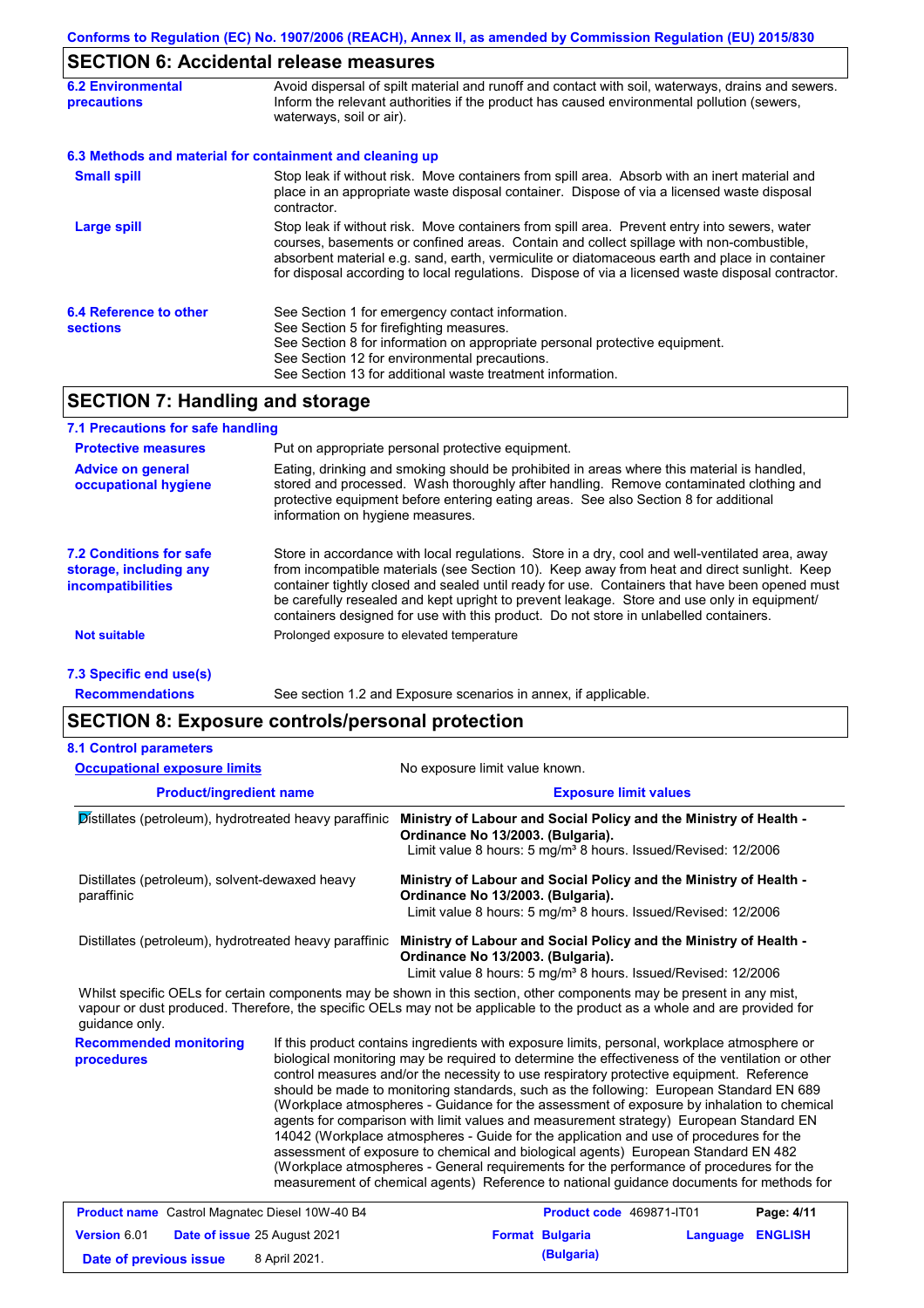# **SECTION 8: Exposure controls/personal protection**

the determination of hazardous substances will also be required.

# **Derived No Effect Level**

No DNELs/DMELs available.

### **Predicted No Effect Concentration**

No PNECs available

| <b>8.2 Exposure controls</b><br><b>Appropriate engineering</b> |                                                                                                                                                                                                                                                                                                                                                                                                                                                                                                                                                                                                                                                                                                                                                                                                                                                                                                                                                                                                         |
|----------------------------------------------------------------|---------------------------------------------------------------------------------------------------------------------------------------------------------------------------------------------------------------------------------------------------------------------------------------------------------------------------------------------------------------------------------------------------------------------------------------------------------------------------------------------------------------------------------------------------------------------------------------------------------------------------------------------------------------------------------------------------------------------------------------------------------------------------------------------------------------------------------------------------------------------------------------------------------------------------------------------------------------------------------------------------------|
| <b>controls</b>                                                | Provide exhaust ventilation or other engineering controls to keep the relevant airborne<br>concentrations below their respective occupational exposure limits.<br>All activities involving chemicals should be assessed for their risks to health, to ensure<br>exposures are adequately controlled. Personal protective equipment should only be considered<br>after other forms of control measures (e.g. engineering controls) have been suitably evaluated.<br>Personal protective equipment should conform to appropriate standards, be suitable for use, be<br>kept in good condition and properly maintained.<br>Your supplier of personal protective equipment should be consulted for advice on selection and<br>appropriate standards. For further information contact your national organisation for standards.<br>The final choice of protective equipment will depend upon a risk assessment. It is important to<br>ensure that all items of personal protective equipment are compatible. |
| <b>Individual protection measures</b>                          |                                                                                                                                                                                                                                                                                                                                                                                                                                                                                                                                                                                                                                                                                                                                                                                                                                                                                                                                                                                                         |
| <b>Hygiene measures</b>                                        | Wash hands, forearms and face thoroughly after handling chemical products, before eating,<br>smoking and using the lavatory and at the end of the working period. Ensure that eyewash<br>stations and safety showers are close to the workstation location.                                                                                                                                                                                                                                                                                                                                                                                                                                                                                                                                                                                                                                                                                                                                             |
| <b>Respiratory protection</b>                                  | In case of insufficient ventilation, wear suitable respiratory equipment.<br>The correct choice of respiratory protection depends upon the chemicals being handled, the<br>conditions of work and use, and the condition of the respiratory equipment. Safety procedures<br>should be developed for each intended application. Respiratory protection equipment should<br>therefore be chosen in consultation with the supplier/manufacturer and with a full assessment<br>of the working conditions.                                                                                                                                                                                                                                                                                                                                                                                                                                                                                                   |
| <b>Eye/face protection</b>                                     | Safety glasses with side shields.                                                                                                                                                                                                                                                                                                                                                                                                                                                                                                                                                                                                                                                                                                                                                                                                                                                                                                                                                                       |
| <b>Skin protection</b>                                         |                                                                                                                                                                                                                                                                                                                                                                                                                                                                                                                                                                                                                                                                                                                                                                                                                                                                                                                                                                                                         |
| <b>Hand protection</b>                                         | <b>General Information:</b>                                                                                                                                                                                                                                                                                                                                                                                                                                                                                                                                                                                                                                                                                                                                                                                                                                                                                                                                                                             |
|                                                                | Because specific work environments and material handling practices vary, safety procedures<br>should be developed for each intended application. The correct choice of protective gloves<br>depends upon the chemicals being handled, and the conditions of work and use. Most gloves<br>provide protection for only a limited time before they must be discarded and replaced (even the<br>best chemically resistant gloves will break down after repeated chemical exposures).                                                                                                                                                                                                                                                                                                                                                                                                                                                                                                                        |
|                                                                | Gloves should be chosen in consultation with the supplier / manufacturer and taking account of<br>a full assessment of the working conditions.                                                                                                                                                                                                                                                                                                                                                                                                                                                                                                                                                                                                                                                                                                                                                                                                                                                          |
|                                                                | Recommended: Nitrile gloves.<br><b>Breakthrough time:</b>                                                                                                                                                                                                                                                                                                                                                                                                                                                                                                                                                                                                                                                                                                                                                                                                                                                                                                                                               |
|                                                                | Breakthrough time data are generated by glove manufacturers under laboratory test conditions<br>and represent how long a glove can be expected to provide effective permeation resistance. It<br>is important when following breakthrough time recommendations that actual workplace<br>conditions are taken into account. Always consult with your glove supplier for up-to-date<br>technical information on breakthrough times for the recommended glove type.<br>Our recommendations on the selection of gloves are as follows:                                                                                                                                                                                                                                                                                                                                                                                                                                                                      |
|                                                                | Continuous contact:                                                                                                                                                                                                                                                                                                                                                                                                                                                                                                                                                                                                                                                                                                                                                                                                                                                                                                                                                                                     |
|                                                                | Gloves with a minimum breakthrough time of 240 minutes, or >480 minutes if suitable gloves<br>can be obtained.<br>If suitable gloves are not available to offer that level of protection, gloves with shorter<br>breakthrough times may be acceptable as long as appropriate glove maintenance and<br>replacement regimes are determined and adhered to.                                                                                                                                                                                                                                                                                                                                                                                                                                                                                                                                                                                                                                                |
|                                                                | Short-term / splash protection:                                                                                                                                                                                                                                                                                                                                                                                                                                                                                                                                                                                                                                                                                                                                                                                                                                                                                                                                                                         |
|                                                                | Recommended breakthrough times as above.<br>It is recognised that for short-term, transient exposures, gloves with shorter breakthrough times<br>may commonly be used. Therefore, appropriate maintenance and replacement regimes must<br>be determined and rigorously followed.                                                                                                                                                                                                                                                                                                                                                                                                                                                                                                                                                                                                                                                                                                                        |
|                                                                | <b>Glove Thickness:</b>                                                                                                                                                                                                                                                                                                                                                                                                                                                                                                                                                                                                                                                                                                                                                                                                                                                                                                                                                                                 |

|                        | <b>Product name</b> Castrol Magnatec Diesel 10W-40 B4 | Product code 469871-IT01 |                         | Page: 5/11 |
|------------------------|-------------------------------------------------------|--------------------------|-------------------------|------------|
| <b>Version 6.01</b>    | <b>Date of issue 25 August 2021</b>                   | <b>Format Bulgaria</b>   | <b>Language ENGLISH</b> |            |
| Date of previous issue | 8 April 2021.                                         | (Bulgaria)               |                         |            |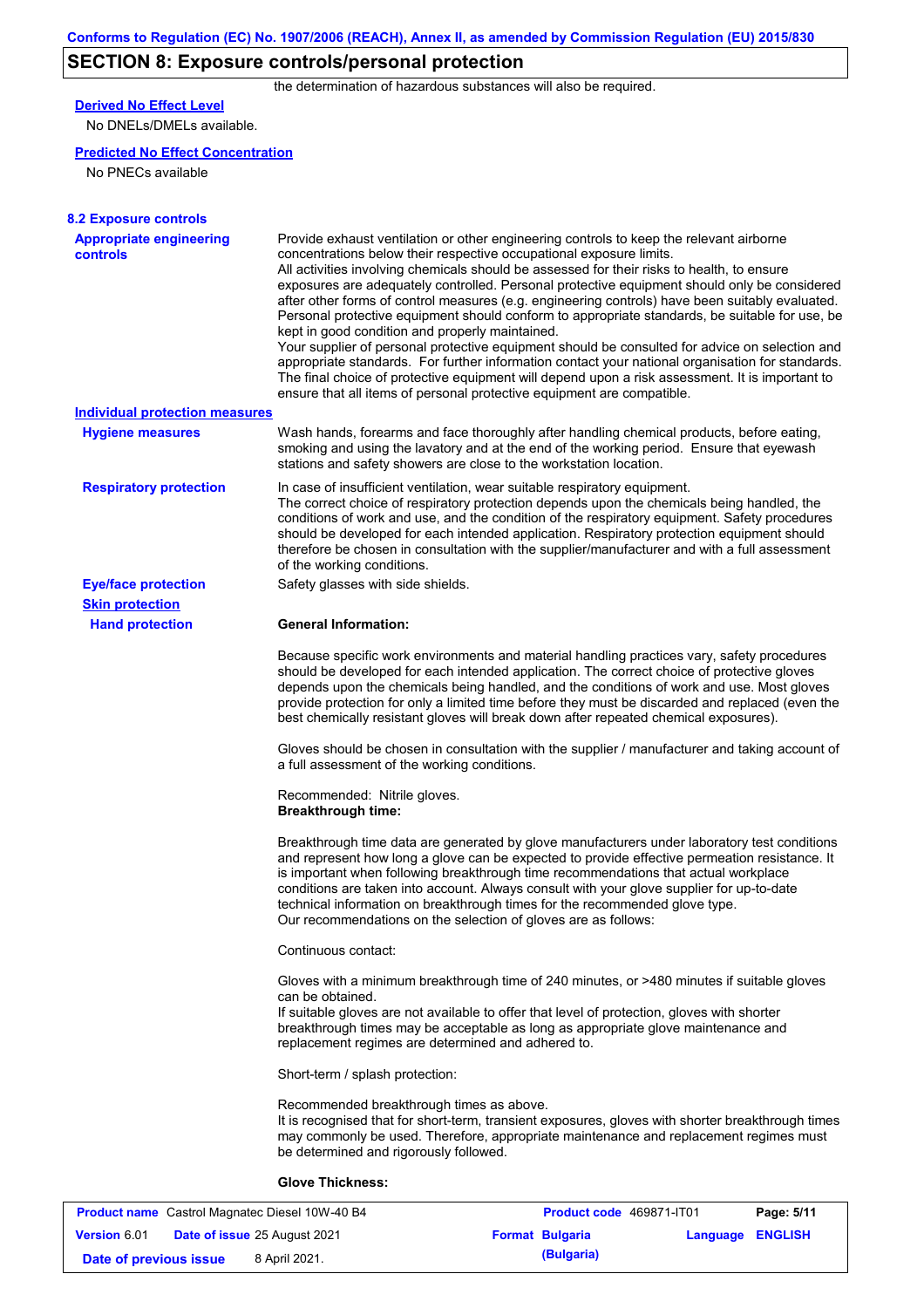# **SECTION 8: Exposure controls/personal protection**

|                                           | For general applications, we recommend gloves with a thickness typically greater than 0.35 mm.                                                                                                                                                                                                                                                                                                                                                                                                                                                                                                                                                                                        |
|-------------------------------------------|---------------------------------------------------------------------------------------------------------------------------------------------------------------------------------------------------------------------------------------------------------------------------------------------------------------------------------------------------------------------------------------------------------------------------------------------------------------------------------------------------------------------------------------------------------------------------------------------------------------------------------------------------------------------------------------|
|                                           | It should be emphasised that glove thickness is not necessarily a good predictor of glove<br>resistance to a specific chemical, as the permeation efficiency of the glove will be dependent<br>on the exact composition of the glove material. Therefore, glove selection should also be based<br>on consideration of the task requirements and knowledge of breakthrough times.<br>Glove thickness may also vary depending on the glove manufacturer, the glove type and the<br>glove model. Therefore, the manufacturers' technical data should always be taken into account<br>to ensure selection of the most appropriate glove for the task.                                     |
|                                           | Note: Depending on the activity being conducted, gloves of varying thickness may be required<br>for specific tasks. For example:                                                                                                                                                                                                                                                                                                                                                                                                                                                                                                                                                      |
|                                           | • Thinner gloves (down to 0.1 mm or less) may be required where a high degree of manual<br>dexterity is needed. However, these gloves are only likely to give short duration protection and<br>would normally be just for single use applications, then disposed of.                                                                                                                                                                                                                                                                                                                                                                                                                  |
|                                           | • Thicker gloves (up to 3 mm or more) may be required where there is a mechanical (as well<br>as a chemical) risk i.e. where there is abrasion or puncture potential.                                                                                                                                                                                                                                                                                                                                                                                                                                                                                                                 |
| <b>Skin and body</b>                      | Use of protective clothing is good industrial practice.<br>Personal protective equipment for the body should be selected based on the task being<br>performed and the risks involved and should be approved by a specialist before handling this<br>product.<br>Cotton or polyester/cotton overalls will only provide protection against light superficial<br>contamination that will not soak through to the skin. Overalls should be laundered on a regular<br>basis. When the risk of skin exposure is high (e.g. when cleaning up spillages or if there is a<br>risk of splashing) then chemical resistant aprons and/or impervious chemical suits and boots<br>will be required. |
| <b>Refer to standards:</b>                | Respiratory protection: EN 529<br>Gloves: EN 420, EN 374<br>Eye protection: EN 166<br>Filtering half-mask: EN 149<br>Filtering half-mask with valve: EN 405<br>Half-mask: EN 140 plus filter<br>Full-face mask: EN 136 plus filter<br>Particulate filters: EN 143<br>Gas/combined filters: EN 14387                                                                                                                                                                                                                                                                                                                                                                                   |
| <b>Environmental exposure</b><br>controls | Emissions from ventilation or work process equipment should be checked to ensure they<br>comply with the requirements of environmental protection legislation. In some cases, fume<br>scrubbers, filters or engineering modifications to the process equipment will be necessary to<br>reduce emissions to acceptable levels.                                                                                                                                                                                                                                                                                                                                                         |

# **SECTION 9: Physical and chemical properties**

| 9.1 Information on basic physical and chemical properties |                                                                                         |
|-----------------------------------------------------------|-----------------------------------------------------------------------------------------|
| <b>Appearance</b>                                         |                                                                                         |
| <b>Physical state</b>                                     | Liquid.                                                                                 |
| <b>Colour</b>                                             | Amber.                                                                                  |
| <b>Odour</b>                                              | Not available.                                                                          |
| <b>Odour threshold</b>                                    | Not available.                                                                          |
| pH                                                        | Not applicable.                                                                         |
| <b>Melting point/freezing point</b>                       | Not available.                                                                          |
| Initial boiling point and boiling<br>range                | Not available.                                                                          |
| <b>Pour point</b>                                         | $-42$ °C                                                                                |
| <b>Flash point</b>                                        | Closed cup: 202°C (395.6°F) [Pensky-Martens.]<br>Open cup: 226°C (438.8°F) [Cleveland.] |
| <b>Evaporation rate</b>                                   | Not available.                                                                          |
| <b>Flammability (solid, gas)</b>                          | Not available.                                                                          |
| <b>Upper/lower flammability or</b><br>explosive limits    | Not available.                                                                          |
| <b>Vapour pressure</b>                                    | Not available.                                                                          |
| <b>Vapour density</b>                                     | Not available.                                                                          |
| <b>Relative density</b>                                   | Not available.                                                                          |
| <b>Product name</b> Castrol Magnatec Diesel 10W-40 B4     | Product code 469871-IT01<br>Page: 6/11                                                  |
| Version 6.01<br>Date of issue 25 August 2021              | <b>ENGLISH</b><br><b>Format Bulgaria</b><br>Language                                    |
| Date of previous issue                                    | (Bulgaria)<br>8 April 2021.                                                             |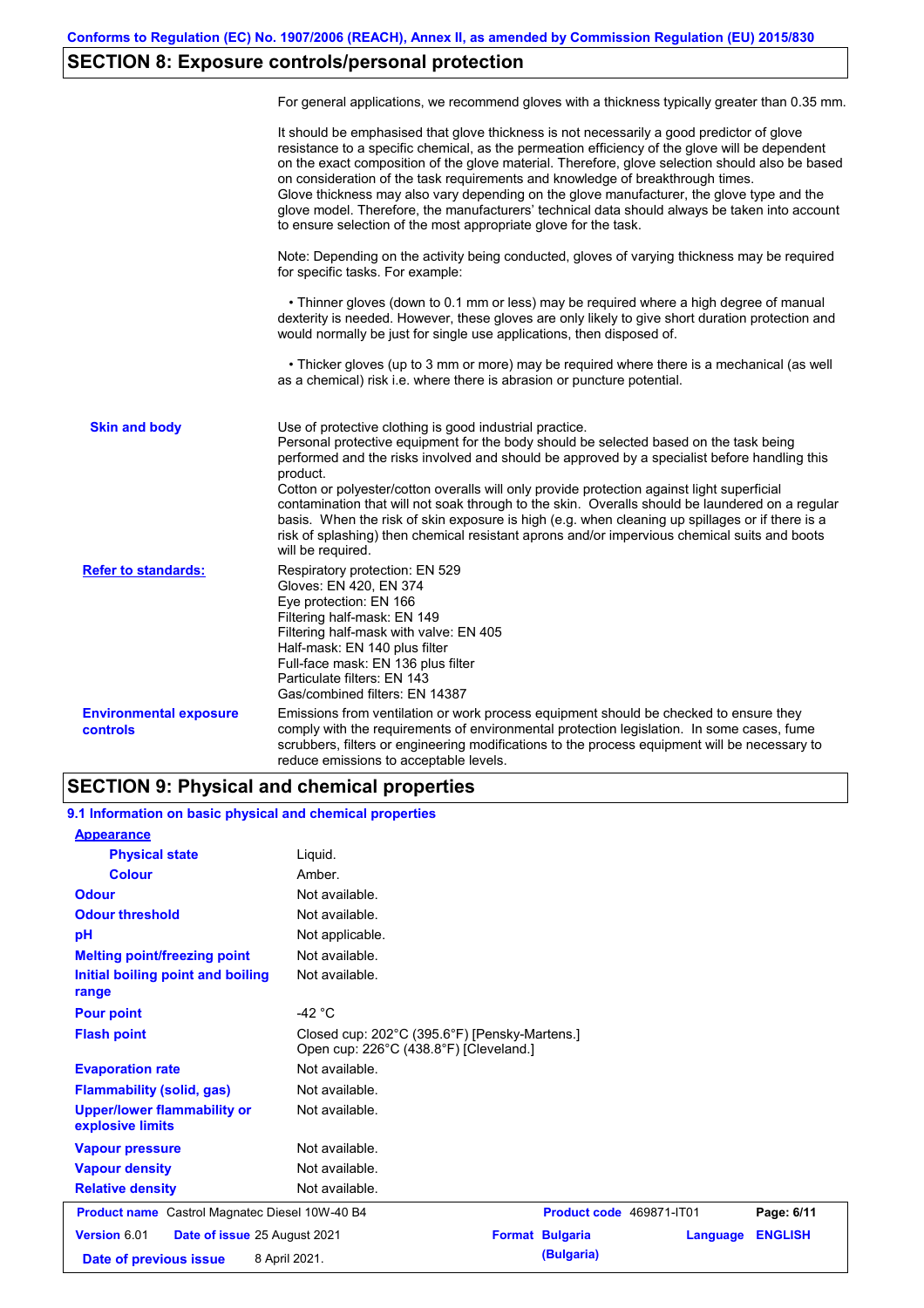# **SECTION 9: Physical and chemical properties**

| <b>Density</b>                                    | <1000 kg/m <sup>3</sup> (<1 g/cm <sup>3</sup> ) at 20 <sup>°</sup> C                                                                          |
|---------------------------------------------------|-----------------------------------------------------------------------------------------------------------------------------------------------|
| <b>Solubility(ies)</b>                            | insoluble in water.                                                                                                                           |
| <b>Partition coefficient: n-octanol/</b><br>water | Not available.                                                                                                                                |
| <b>Auto-ignition temperature</b>                  | Not available.                                                                                                                                |
| <b>Decomposition temperature</b>                  | Not available.                                                                                                                                |
| <b>Viscosity</b>                                  | Kinematic: 101.1 mm <sup>2</sup> /s (101.1 cSt) at 40 $^{\circ}$ C<br>Kinematic: 13.8 to 16.2 mm <sup>2</sup> /s (13.8 to 16.2 cSt) at 100 °C |
| <b>Explosive properties</b>                       | Not available.                                                                                                                                |
| <b>Oxidising properties</b>                       | Not available.                                                                                                                                |

#### **9.2 Other information**

No additional information.

## **SECTION 10: Stability and reactivity**

| <b>10.1 Reactivity</b>                            | No specific test data available for this product. Refer to Conditions to avoid and Incompatible<br>materials for additional information.                                |
|---------------------------------------------------|-------------------------------------------------------------------------------------------------------------------------------------------------------------------------|
| <b>10.2 Chemical stability</b>                    | The product is stable.                                                                                                                                                  |
| <b>10.3 Possibility of</b><br>hazardous reactions | Under normal conditions of storage and use, hazardous reactions will not occur.<br>Under normal conditions of storage and use, hazardous polymerisation will not occur. |
| <b>10.4 Conditions to avoid</b>                   | Avoid all possible sources of ignition (spark or flame).                                                                                                                |
| <b>10.5 Incompatible materials</b>                | Reactive or incompatible with the following materials: oxidising materials.                                                                                             |
| <b>10.6 Hazardous</b><br>decomposition products   | Under normal conditions of storage and use, hazardous decomposition products should not be<br>produced.                                                                 |

# **SECTION 11: Toxicological information**

| 11.1 Information on toxicological effects                                    |                                                                                                                     |  |  |
|------------------------------------------------------------------------------|---------------------------------------------------------------------------------------------------------------------|--|--|
| <b>Acute toxicity estimates</b>                                              |                                                                                                                     |  |  |
| Not available.                                                               |                                                                                                                     |  |  |
| <b>Information on likely</b><br>routes of exposure                           | Routes of entry anticipated: Dermal, Inhalation.                                                                    |  |  |
| <b>Potential acute health effects</b>                                        |                                                                                                                     |  |  |
| <b>Inhalation</b>                                                            | Exposure to decomposition products may cause a health hazard. Serious effects may be<br>delayed following exposure. |  |  |
| <b>Ingestion</b>                                                             | No known significant effects or critical hazards.                                                                   |  |  |
| <b>Skin contact</b>                                                          | Defatting to the skin. May cause skin dryness and irritation.                                                       |  |  |
| <b>Eye contact</b>                                                           | Not classified as an eye irritant. Based on data available for this or related materials.                           |  |  |
| Symptoms related to the physical, chemical and toxicological characteristics |                                                                                                                     |  |  |
| <b>Inhalation</b>                                                            | No specific data.                                                                                                   |  |  |
| <b>Ingestion</b>                                                             | No specific data.                                                                                                   |  |  |
| <b>Skin contact</b>                                                          | Adverse symptoms may include the following:<br>irritation<br>dryness<br>cracking                                    |  |  |
| <b>Eye contact</b>                                                           | No specific data.                                                                                                   |  |  |
|                                                                              | Delayed and immediate effects as well as chronic effects from short and long-term exposure                          |  |  |
| <b>Inhalation</b>                                                            | Overexposure to the inhalation of airborne droplets or aerosols may cause irritation of the<br>respiratory tract.   |  |  |
| <b>Ingestion</b>                                                             | Ingestion of large quantities may cause nausea and diarrhoea.                                                       |  |  |
| <b>Skin contact</b>                                                          | Prolonged or repeated contact can defat the skin and lead to irritation and/or dermatitis.                          |  |  |
| <b>Eye contact</b>                                                           | Potential risk of transient stinging or redness if accidental eye contact occurs.                                   |  |  |
| <b>Potential chronic health effects</b>                                      |                                                                                                                     |  |  |

| <b>Product name</b> Castrol Magnatec Diesel 10W-40 B4 |  |                                     | Product code 469871-IT01 |                        | Page: 7/11              |  |
|-------------------------------------------------------|--|-------------------------------------|--------------------------|------------------------|-------------------------|--|
| <b>Version 6.01</b>                                   |  | <b>Date of issue 25 August 2021</b> |                          | <b>Format Bulgaria</b> | <b>Language ENGLISH</b> |  |
| Date of previous issue                                |  | 8 April 2021.                       |                          | (Bulgaria)             |                         |  |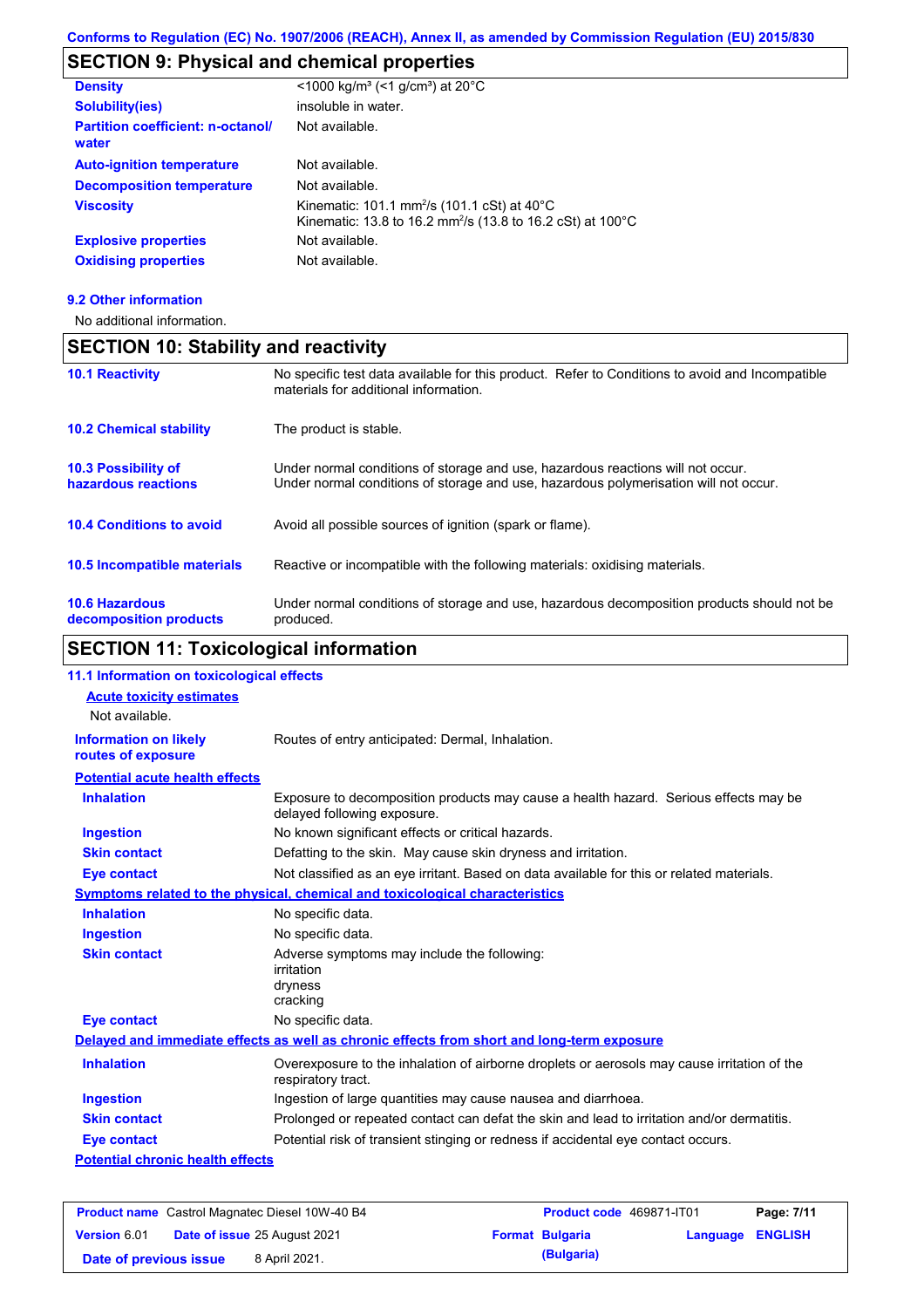## **SECTION 11: Toxicological information**

| <b>General</b>               | USED ENGINE OILS                                                                                                                                                                                                                                                                                                                                                                     |
|------------------------------|--------------------------------------------------------------------------------------------------------------------------------------------------------------------------------------------------------------------------------------------------------------------------------------------------------------------------------------------------------------------------------------|
|                              | Combustion products resulting from the operation of internal combustion engines contaminate<br>engine oils during use. Used engine oil may contain hazardous components which have the<br>potential to cause skin cancer. Frequent or prolonged contact with all types and makes of used<br>engine oil must therefore be avoided and a high standard of personal hygiene maintained. |
| <b>Carcinogenicity</b>       | No known significant effects or critical hazards.                                                                                                                                                                                                                                                                                                                                    |
| <b>Mutagenicity</b>          | No known significant effects or critical hazards.                                                                                                                                                                                                                                                                                                                                    |
| <b>Developmental effects</b> | No known significant effects or critical hazards.                                                                                                                                                                                                                                                                                                                                    |
| <b>Fertility effects</b>     | No known significant effects or critical hazards.                                                                                                                                                                                                                                                                                                                                    |

## **SECTION 12: Ecological information**

#### **12.1 Toxicity**

**Environmental hazards** Not classified as dangerous

Product not classified for environmental effects. Based on data available for this or related materials.

#### **12.2 Persistence and degradability**

Expected to be biodegradable.

### **12.3 Bioaccumulative potential**

This product is not expected to bioaccumulate through food chains in the environment.

| <b>12.4 Mobility in soil</b>                            |                                                                      |
|---------------------------------------------------------|----------------------------------------------------------------------|
| <b>Soil/water partition</b><br><b>coefficient (Koc)</b> | Not available.                                                       |
| <b>Mobility</b>                                         | Spillages may penetrate the soil causing ground water contamination. |

#### **12.5 Results of PBT and vPvB assessment**

Product does not meet the criteria for PBT or vPvB according to Regulation (EC) No. 1907/2006, Annex XIII.

#### **12.6 Other adverse effects**

Spills may form a film on water surfaces causing physical damage to organisms. Oxygen transfer could also be impaired. **Other ecological information**

### **SECTION 13: Disposal considerations**

| <b>13.1 Waste treatment methods</b> |                                                                                                                                                                      |
|-------------------------------------|----------------------------------------------------------------------------------------------------------------------------------------------------------------------|
| <b>Product</b>                      |                                                                                                                                                                      |
| <b>Methods of disposal</b>          | Where possible, arrange for product to be recycled. Dispose of via an authorised person/<br>licensed waste disposal contractor in accordance with local regulations. |
| <b>Hazardous waste</b>              | Yes.                                                                                                                                                                 |
| European waste catalogue (EWC)      |                                                                                                                                                                      |

| Waste code | <b>Waste designation</b>                                         |
|------------|------------------------------------------------------------------|
| $130205*$  | Imineral-based non-chlorinated engine, gear and lubricating oils |

**Packaging** However, deviation from the intended use and/or the presence of any potential contaminants may require an alternative waste disposal code to be assigned by the end user.

| Packaging                  |                                                                                                                                                                                                                                                                                                                                                                                                                                                                                                 |
|----------------------------|-------------------------------------------------------------------------------------------------------------------------------------------------------------------------------------------------------------------------------------------------------------------------------------------------------------------------------------------------------------------------------------------------------------------------------------------------------------------------------------------------|
| <b>Methods of disposal</b> | Where possible, arrange for product to be recycled. Dispose of via an authorised person/<br>licensed waste disposal contractor in accordance with local regulations.                                                                                                                                                                                                                                                                                                                            |
| <b>Special precautions</b> | This material and its container must be disposed of in a safe way. Care should be taken when<br>handling emptied containers that have not been cleaned or rinsed out. Empty containers or<br>liners may retain some product residues. Empty containers represent a fire hazard as they may<br>contain flammable product residues and vapour. Never weld, solder or braze empty containers.<br>Avoid dispersal of spilt material and runoff and contact with soil, waterways, drains and sewers. |
| <b>References</b>          | Commission 2014/955/EU<br>Directive 2008/98/EC                                                                                                                                                                                                                                                                                                                                                                                                                                                  |

| <b>Product name</b> Castrol Magnatec Diesel 10W-40 B4 |  |                                     | Product code 469871-IT01 | Page: 8/11             |                         |  |
|-------------------------------------------------------|--|-------------------------------------|--------------------------|------------------------|-------------------------|--|
| <b>Version 6.01</b>                                   |  | <b>Date of issue 25 August 2021</b> |                          | <b>Format Bulgaria</b> | <b>Language ENGLISH</b> |  |
| Date of previous issue                                |  | 8 April 2021.                       |                          | (Bulgaria)             |                         |  |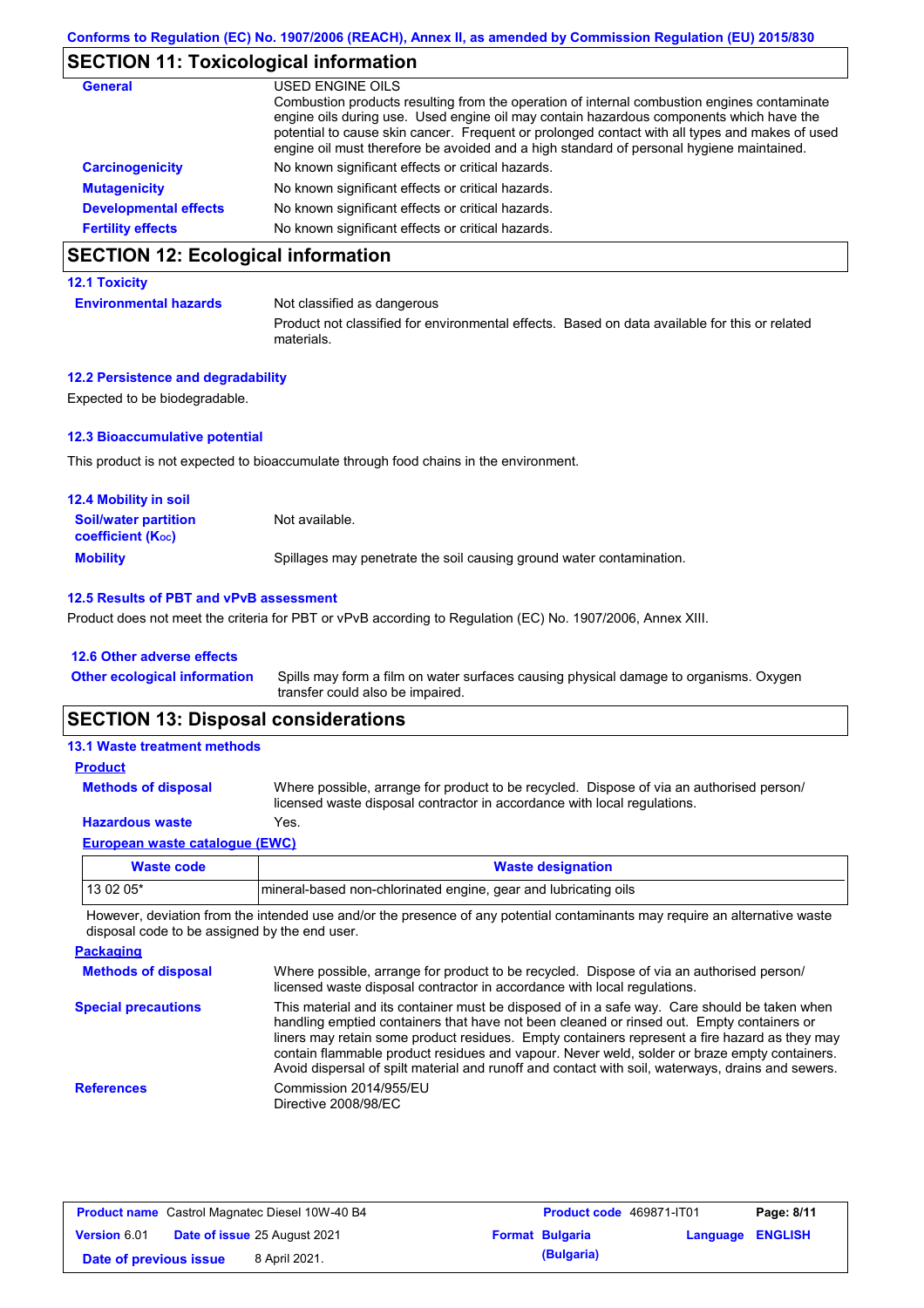#### - - - - - - - - - Not regulated. Not regulated. Not regulated. - - - **SECTION 14: Transport information ADR/RID IMDG IATA 14.1 UN number 14.2 UN proper shipping name 14.3 Transport hazard class(es) 14.4 Packing group ADN Additional information 14.5 Environmental hazards** No. 1988 | No. 1989 | No. 1989 | No. 1989 | No. 1989 | No. 1989 | No. 1989 | No. 1989 | No. 1989 | No. 1989 | Not regulated. - -<br>No. - -

**14.6 Special precautions for user** Not available.

**14.7 Transport in bulk according to IMO instruments**

Not available.

### **SECTION 15: Regulatory information**

**Other regulations REACH Status** The company, as identified in Section 1, sells this product in the EU in compliance with the current requirements of REACH. **15.1 Safety, health and environmental regulations/legislation specific for the substance or mixture EU Regulation (EC) No. 1907/2006 (REACH) Annex XIV - List of substances subject to authorisation Substances of very high concern** None of the components are listed. At least one component is not listed. At least one component is not listed. At least one component is not listed. At least one component is not listed. At least one component is not listed. All components are listed or exempted. At least one component is not listed. **United States inventory (TSCA 8b) Australia inventory (AICS) Canada inventory China inventory (IECSC) Japan inventory (ENCS) Korea inventory (KECI) Philippines inventory (PICCS) Taiwan Chemical Substances Inventory (TCSI)** At least one component is not listed. **Ozone depleting substances (1005/2009/EU)** Not listed. **Prior Informed Consent (PIC) (649/2012/EU)** None of the components are listed. **Annex XIV EU Regulation (EC) No. 1907/2006 (REACH) Annex XVII - Restrictions on the manufacture, placing on the market and use of certain dangerous substances, mixtures and articles** Not applicable. **Product name** Castrol Magnatec Diesel 10W-40 B4 **Product Code 469871-IT01 Page: 9/11** | **Version** 6.01 **Date of issue** 25 August 2021 **Format Bulgaria Language ENGLISH**

**Date of previous issue** 8 April 2021.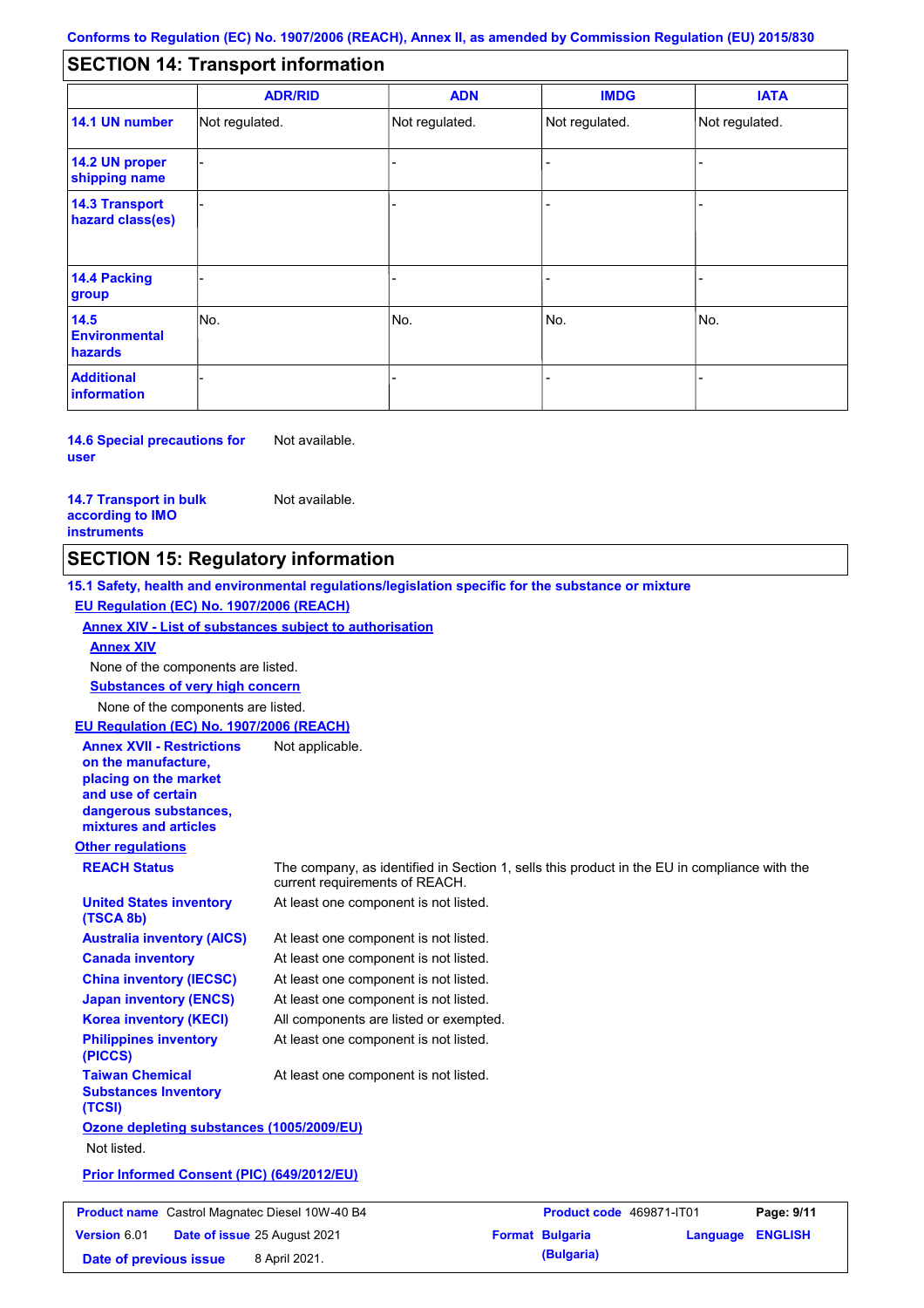# **SECTION 15: Regulatory information**

Not listed.

**EU - Water framework directive - Priority substances**

None of the components are listed.

**Seveso Directive**

This product is not controlled under the Seveso Directive.

| <b>15.2 Chemical safety</b> | A Chemical Safety Assessment has been carried out for one or more of the substances within  |
|-----------------------------|---------------------------------------------------------------------------------------------|
| assessment                  | this mixture. A Chemical Safety Assessment has not been carried out for the mixture itself. |

## **SECTION 16: Other information**

| <b>Abbreviations and acronyms</b> | ADN = European Provisions concerning the International Carriage of Dangerous Goods by                  |
|-----------------------------------|--------------------------------------------------------------------------------------------------------|
|                                   | Inland Waterway                                                                                        |
|                                   | ADR = The European Agreement concerning the International Carriage of Dangerous Goods by<br>Road       |
|                                   | ATE = Acute Toxicity Estimate                                                                          |
|                                   | <b>BCF</b> = Bioconcentration Factor                                                                   |
|                                   | CAS = Chemical Abstracts Service                                                                       |
|                                   | CLP = Classification, Labelling and Packaging Regulation [Regulation (EC) No. 1272/2008]               |
|                                   | CSA = Chemical Safety Assessment                                                                       |
|                                   | CSR = Chemical Safety Report                                                                           |
|                                   | <b>DMEL = Derived Minimal Effect Level</b>                                                             |
|                                   | DNEL = Derived No Effect Level                                                                         |
|                                   | EINECS = European Inventory of Existing Commercial chemical Substances                                 |
|                                   | ES = Exposure Scenario                                                                                 |
|                                   | EUH statement = CLP-specific Hazard statement                                                          |
|                                   | EWC = European Waste Catalogue                                                                         |
|                                   | GHS = Globally Harmonized System of Classification and Labelling of Chemicals                          |
|                                   | IATA = International Air Transport Association                                                         |
|                                   | IBC = Intermediate Bulk Container                                                                      |
|                                   | <b>IMDG = International Maritime Dangerous Goods</b>                                                   |
|                                   | LogPow = logarithm of the octanol/water partition coefficient                                          |
|                                   | MARPOL = International Convention for the Prevention of Pollution From Ships, 1973 as                  |
|                                   | modified by the Protocol of 1978. ("Marpol" = marine pollution)                                        |
|                                   | OECD = Organisation for Economic Co-operation and Development                                          |
|                                   | PBT = Persistent, Bioaccumulative and Toxic                                                            |
|                                   | <b>PNEC = Predicted No Effect Concentration</b>                                                        |
|                                   | REACH = Registration, Evaluation, Authorisation and Restriction of Chemicals Regulation                |
|                                   | [Regulation (EC) No. 1907/2006]                                                                        |
|                                   | RID = The Regulations concerning the International Carriage of Dangerous Goods by Rail                 |
|                                   | <b>RRN = REACH Registration Number</b>                                                                 |
|                                   | SADT = Self-Accelerating Decomposition Temperature                                                     |
|                                   | SVHC = Substances of Very High Concern<br>STOT-RE = Specific Target Organ Toxicity - Repeated Exposure |
|                                   | STOT-SE = Specific Target Organ Toxicity - Single Exposure                                             |
|                                   | TWA = Time weighted average                                                                            |
|                                   | $UN = United Nations$                                                                                  |
|                                   | $UVCB = Complex\ hydrocarbon\ substance$                                                               |
|                                   | VOC = Volatile Organic Compound                                                                        |
|                                   | vPvB = Very Persistent and Very Bioaccumulative                                                        |
|                                   | Varies = may contain one or more of the following 64741-88-4 / RRN 01-2119488706-23,                   |
|                                   | 64741-89-5 / RRN 01-2119487067-30, 64741-95-3 / RRN 01-2119487081-40, 64741-96-4/ RRN                  |
|                                   | 01-2119483621-38, 64742-01-4 / RRN 01-2119488707-21, 64742-44-5 / RRN                                  |
|                                   | 01-2119985177-24, 64742-45-6, 64742-52-5 / RRN 01-2119467170-45, 64742-53-6 / RRN                      |
|                                   | 01-2119480375-34, 64742-54-7 / RRN 01-2119484627-25, 64742-55-8 / RRN                                  |
|                                   | 01-2119487077-29, 64742-56-9 / RRN 01-2119480132-48, 64742-57-0 / RRN                                  |
|                                   | 01-2119489287-22, 64742-58-1, 64742-62-7 / RRN 01-2119480472-38, 64742-63-8,                           |
|                                   | 64742-65-0 / RRN 01-2119471299-27, 64742-70-7 / RRN 01-2119487080-42, 72623-85-9 /                     |
|                                   | RRN 01-2119555262-43, 72623-86-0 / RRN 01-2119474878-16, 72623-87-1 / RRN                              |
|                                   | 01-2119474889-13                                                                                       |
|                                   | $\sim$ 1.000 $\sim$ $\sim$ 4.000 $\sim$ $\sim$ $\sim$ $\sim$                                           |

**Procedure used to derive the classification according to Regulation (EC) No. 1272/2008 [CLP/GHS]**

| <b>Classification</b> | <b>Justification</b> |  |  |  |
|-----------------------|----------------------|--|--|--|
| Not classified.       |                      |  |  |  |

| <b>Product name</b> Castrol Magnatec Diesel 10W-40 B4 |  |                                     | <b>Product code</b> 469871-IT01 | Page: 10/11            |                         |  |
|-------------------------------------------------------|--|-------------------------------------|---------------------------------|------------------------|-------------------------|--|
| <b>Version 6.01</b>                                   |  | <b>Date of issue 25 August 2021</b> |                                 | <b>Format Bulgaria</b> | <b>Language ENGLISH</b> |  |
| Date of previous issue                                |  | 8 April 2021.                       |                                 | (Bulgaria)             |                         |  |